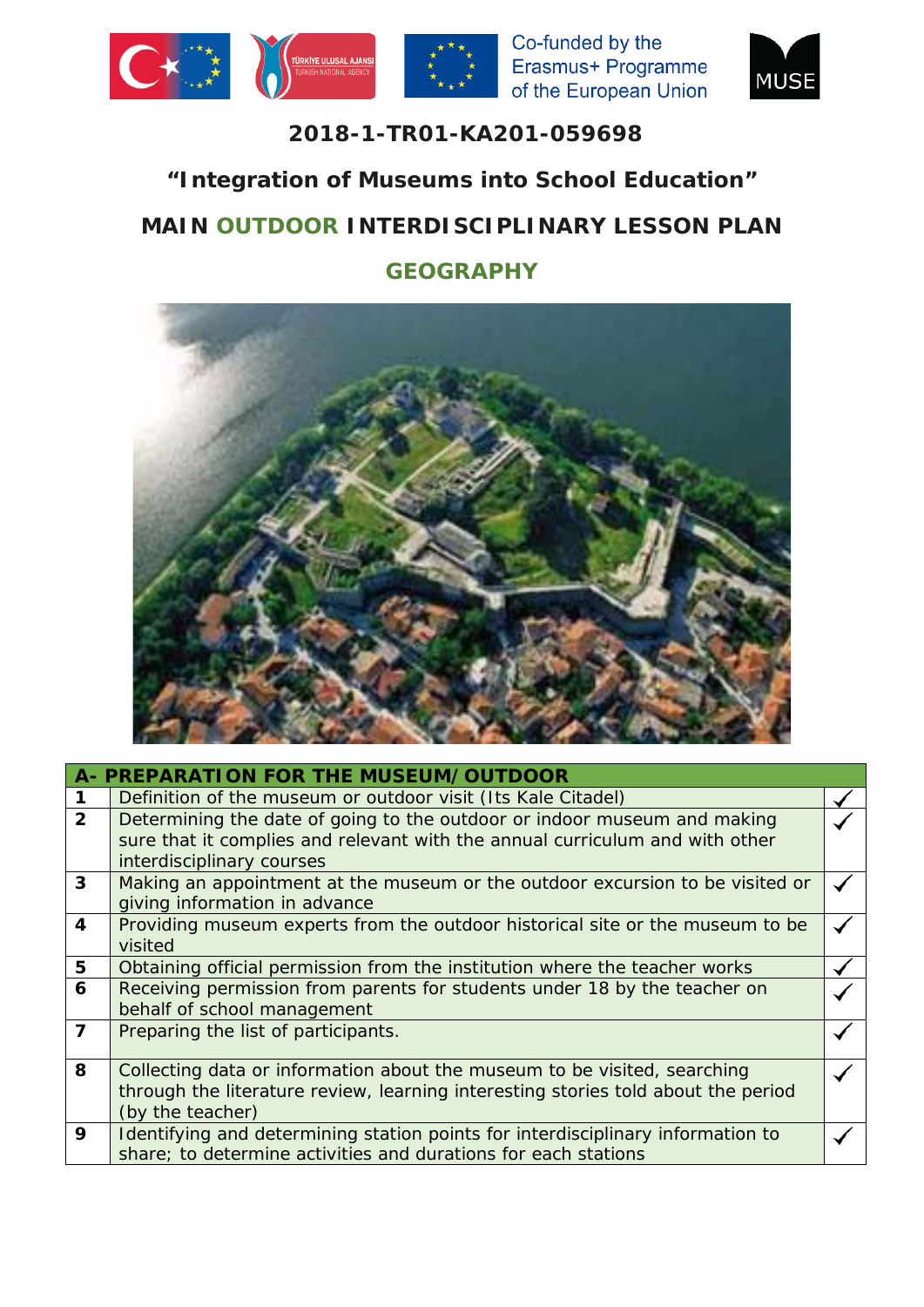| 10              | Identifying the students, teachers and parents (if necessary) to participate in |  |
|-----------------|---------------------------------------------------------------------------------|--|
|                 | the trip and planning task sharing among them                                   |  |
| 11              | Making a calculation for approximately expected expenses of the course to be    |  |
|                 | held in the museum or outdoor excursion                                         |  |
| 12 <sub>2</sub> | Knowing the general facilities of the museum in advance and preparing the       |  |
|                 | excursion plan (toilet, parking, cafeteria, stopover for breaks, etc.)          |  |
| 13              | Determining and setting up the rules that the students will obey in the museum  |  |
|                 | or the outdoor excursion and to remind these rules to the participants          |  |
| 14              | Giving information about the museum or outdoor excursion visit                  |  |
| 15              | Preparing the museum or outdoor excursion lesson plan                           |  |
| 16              | Preparing activities, worksheets, pre-test and post-test questionnaires and     |  |
|                 | evaluation scales for these documents.                                          |  |
| 17              | Preparation and taking security measures related to the trip.                   |  |
| 18              | Implementation of a knowledge test to increase students' curiosity and motivate |  |
|                 | them for expeditionary learning before the trip                                 |  |

#### **The Fethiye Mosque and the Byzantine Museum on Its Kale**



**EXPEDITIONARY INTERDISCIPLINARY LESSON PLAN FOR MUSEUMS OR INDOOR /OUTDOOR CLASSROOMS**

|   | NAME OF THE SCHOOL     | 5 <sup>th</sup> Gymnasium of Ioannina        |
|---|------------------------|----------------------------------------------|
|   | <b>LESSON</b>          | Geography "The location of Its Kale Citadel" |
| 3 | <b>CLASS / CLASSES</b> | $2nd$ grade                                  |
|   | <b>TOTAL TIME</b>      | $45' + 45' + 45' + 45'$                      |
|   |                        | 3 hours                                      |
| 5 | <b>MUSEUM TO VISIT</b> | Its Kale Citadel                             |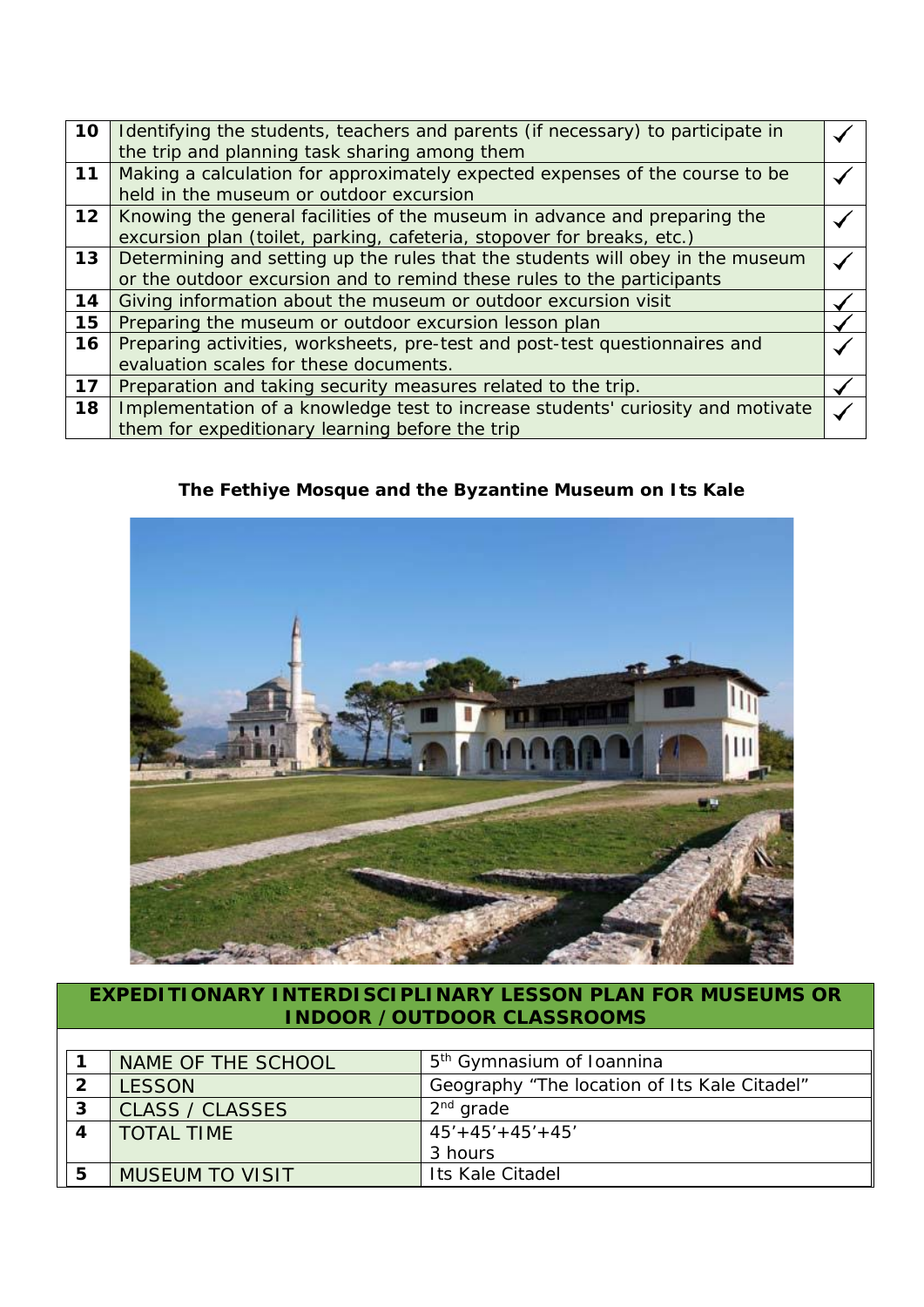| 6                       | PLACE AND TIME OF                                       | School entrance - 10.00 AM                                                                                                                        |
|-------------------------|---------------------------------------------------------|---------------------------------------------------------------------------------------------------------------------------------------------------|
|                         | <b>DEPARTURE</b>                                        |                                                                                                                                                   |
| $\overline{\mathbf{z}}$ | PLACE AND TIME OF ARRIVAL                               | School entrance -13.00 AM                                                                                                                         |
| 8                       | <b>AIMS / OBJECTIVES</b>                                | AIMS:                                                                                                                                             |
|                         |                                                         | 1. To study the geographical (absolute) and<br>relative location of a place and to<br>compare them                                                |
|                         |                                                         | 2. To get familiar with the historical site of<br><b>Its Kale Citadel</b>                                                                         |
|                         |                                                         | 3. To adopt learn by doing approach and<br>working in groups                                                                                      |
|                         |                                                         | 4. To introduce students to alternative<br>settings for learning which are more<br>engaging and supportive for many<br>different curriculum areas |
|                         |                                                         | 5. To improve students' ability to put theory<br>into practice outside the classroom                                                              |
| 9                       | <b>OUTDOOR EXPEDITIONARY</b><br>LESSON STAFF (PARENTS / | Geography teacher<br>History teacher                                                                                                              |
|                         | <b>TEACHERS)</b>                                        |                                                                                                                                                   |
| 10                      | <b>TRANSPORTER &amp; VEHICLE</b><br><b>INFORMATION</b>  | On foot                                                                                                                                           |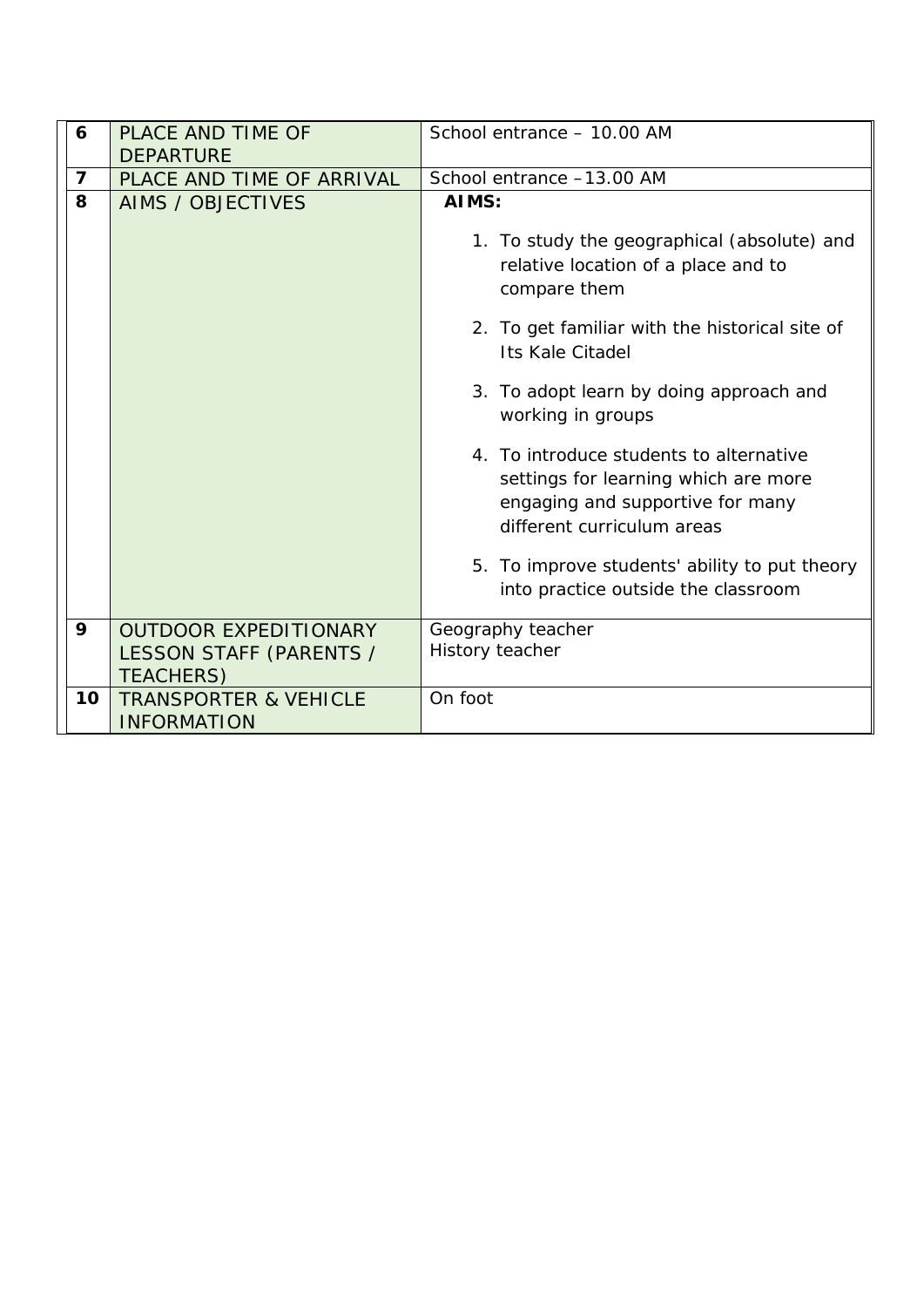| <b>B-DURING MUSEUM/OUTDOOR SITES EXPEDITIONARY VISITS</b>                   |                                                                                                                                                                                                                                         |                           |                                                                                          |                                             |                                                       |  |
|-----------------------------------------------------------------------------|-----------------------------------------------------------------------------------------------------------------------------------------------------------------------------------------------------------------------------------------|---------------------------|------------------------------------------------------------------------------------------|---------------------------------------------|-------------------------------------------------------|--|
|                                                                             |                                                                                                                                                                                                                                         |                           |                                                                                          |                                             |                                                       |  |
| 2 <sup>ND</sup> GRADE GEOGRAPHY LESSON DAILY COURSE PLAN<br>2 <sub>nd</sub> |                                                                                                                                                                                                                                         |                           |                                                                                          |                                             |                                                       |  |
| <b>CLASS</b>                                                                | grade                                                                                                                                                                                                                                   | <b>SUBJECT</b><br>/ TOPIC | *Geographical (absolute)<br>location - relative location of<br>an area                   | <b>DATE</b><br><b>COURSE</b><br><b>HOUR</b> | 05.02.2019<br>$45' + 45' +$<br>$40' + 45'$<br>3 hours |  |
|                                                                             |                                                                                                                                                                                                                                         | <b>OBJECTIVES:</b>        |                                                                                          |                                             |                                                       |  |
| <b>OBJE</b><br><b>CTIV</b>                                                  | 1. To have direct / indirect connection of the museum to the course content                                                                                                                                                             |                           |                                                                                          |                                             |                                                       |  |
| ES<br>2. To make the visited place relevant with other school subjects      |                                                                                                                                                                                                                                         |                           |                                                                                          |                                             |                                                       |  |
|                                                                             | 3. To study geographical location of Its Kale Citadel that is an important sight<br>in the city of Ioannina using a map and also to study the historical<br>significance of the specific area (Geography)                               |                           |                                                                                          |                                             |                                                       |  |
|                                                                             | 4. To be aware of the artistic values of the Silversmithing Museum, the<br>Byzantine Museum and the traditional buildings from the conquest of the<br>city by the Normans to the Byzantine and later the Ottoman times. (Visual<br>Art) |                           |                                                                                          |                                             |                                                       |  |
|                                                                             | 5. To study the historical evolution of the specific area (History)                                                                                                                                                                     |                           |                                                                                          |                                             |                                                       |  |
| <b>TEACHERS:</b>                                                            |                                                                                                                                                                                                                                         |                           |                                                                                          |                                             |                                                       |  |
| <b>ACHI</b><br><b>EVEM</b>                                                  | 1. Will be able to use an open-air environment as an extension of the<br>classroom and active part in teacher work.                                                                                                                     |                           |                                                                                          |                                             |                                                       |  |
|                                                                             | <b>ENTS</b><br>2. Plan cross curricular lessons which offer motivation for learning<br>activities, independence and fun in an open-air environment.                                                                                     |                           |                                                                                          |                                             |                                                       |  |
|                                                                             | <b>STUDENTS:</b>                                                                                                                                                                                                                        |                           |                                                                                          |                                             |                                                       |  |
|                                                                             | 1. Get familiar with the absolute and relative location of a place, using a<br>map.                                                                                                                                                     |                           |                                                                                          |                                             |                                                       |  |
|                                                                             | Get familiar with the Its Kale Citadel.<br>2 <sub>1</sub>                                                                                                                                                                               |                           |                                                                                          |                                             |                                                       |  |
|                                                                             | 3. Learn through observation and interaction with the open-air<br>environment.                                                                                                                                                          |                           |                                                                                          |                                             |                                                       |  |
|                                                                             | 4. Understand the importance of the specific area (Its Kale Citadel) for the<br>city of Ioannina.                                                                                                                                       |                           |                                                                                          |                                             |                                                       |  |
| <b>CONCEPTS AND</b><br><b>TARGETS</b>                                       |                                                                                                                                                                                                                                         |                           | * THEMATIC: Using maps<br>* SPECIFIC: Geographic (absolute) location - Relative location |                                             |                                                       |  |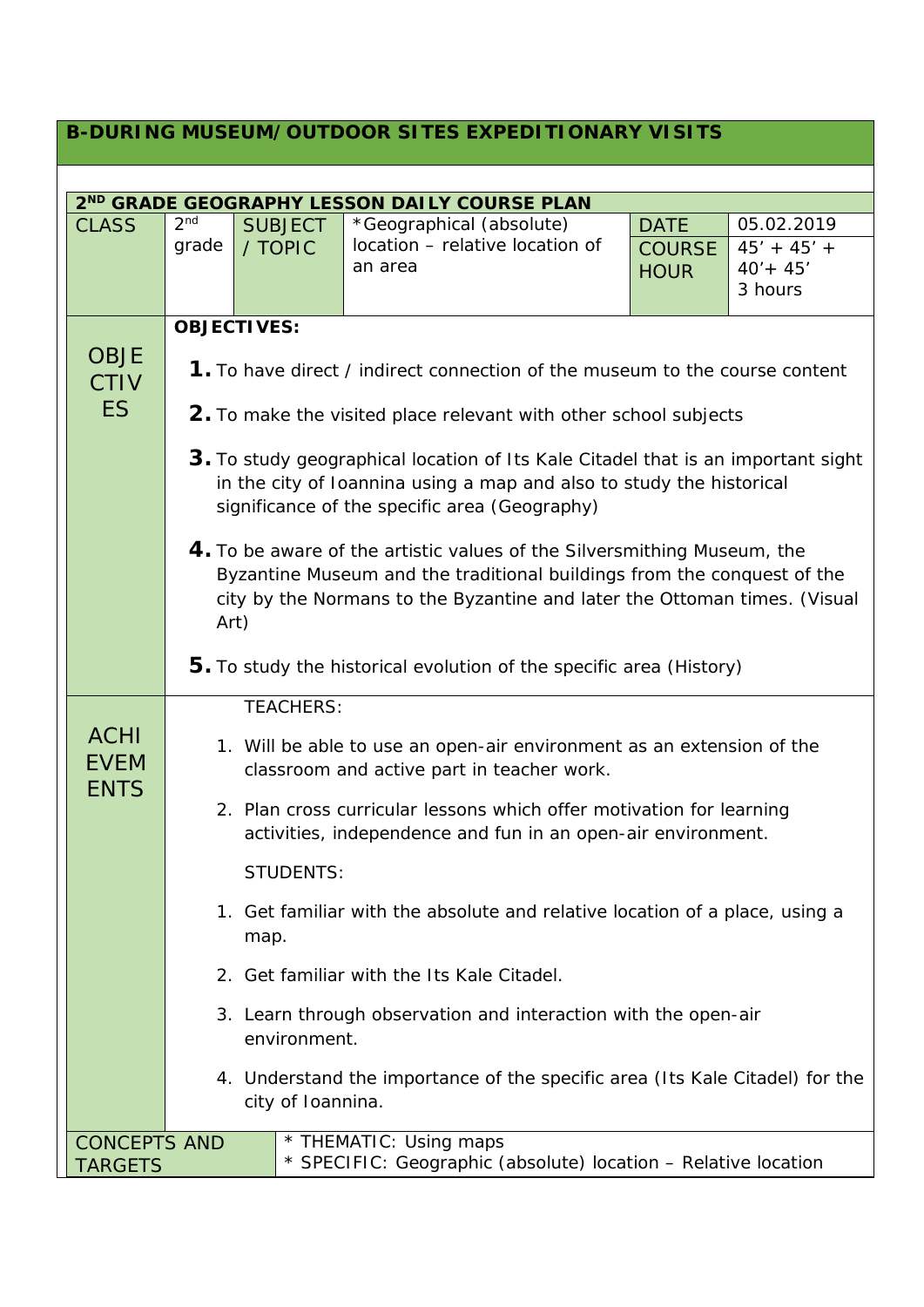|                                                                                 | * RELATIONSHIP BETWEEN DISCIPLINES: Associating with                                         |                                                               |  |  |  |
|---------------------------------------------------------------------------------|----------------------------------------------------------------------------------------------|---------------------------------------------------------------|--|--|--|
|                                                                                 |                                                                                              | Geography - Arts - History                                    |  |  |  |
| <b>METHODS AND</b>                                                              |                                                                                              | 1. Active learning in outdoor environment                     |  |  |  |
| <b>TECHNIQUES</b>                                                               | 2. Experiential learning                                                                     |                                                               |  |  |  |
|                                                                                 | 3. Direct observation                                                                        |                                                               |  |  |  |
|                                                                                 | 4. Learning by doing                                                                         |                                                               |  |  |  |
|                                                                                 | 5. Cooperative learning                                                                      |                                                               |  |  |  |
|                                                                                 | 6. Discussion<br>7. Brainstorming                                                            |                                                               |  |  |  |
| <b>TOOL-MATERIAL</b>                                                            | 1. A map of the area                                                                         |                                                               |  |  |  |
| (Products to be                                                                 | 2. Worksheets                                                                                |                                                               |  |  |  |
| used in the course)                                                             | 3. A camera                                                                                  |                                                               |  |  |  |
| <b>ACTIVITIES TO BE</b>                                                         |                                                                                              | "dividing students into pairs in order to use the map to find |  |  |  |
| <b>IMPLEMENTED</b>                                                              |                                                                                              | geographical and the relative location of the Its Kale        |  |  |  |
|                                                                                 | Citadel"                                                                                     |                                                               |  |  |  |
|                                                                                 |                                                                                              | "discussing the differences of the two kinds of location"     |  |  |  |
|                                                                                 |                                                                                              | PROCESSING AND IMPLEMENTATION OF THE LESSON                   |  |  |  |
|                                                                                 |                                                                                              | Students observing the visual information                     |  |  |  |
|                                                                                 | <b>OBSERVATION</b>                                                                           | given on the map of the area, answer the                      |  |  |  |
|                                                                                 |                                                                                              | questions on their worksheets.                                |  |  |  |
|                                                                                 |                                                                                              | Geography teacher gives<br>information about the geographical |  |  |  |
|                                                                                 |                                                                                              | and relative location of the place.                           |  |  |  |
|                                                                                 |                                                                                              | Also, she/he helps students                                   |  |  |  |
|                                                                                 | <b>INFORMING</b>                                                                             | understand their differences when                             |  |  |  |
|                                                                                 |                                                                                              | they are used for different                                   |  |  |  |
| <b>PROCESS</b>                                                                  |                                                                                              | purposes.                                                     |  |  |  |
|                                                                                 |                                                                                              | History teacher gives information                             |  |  |  |
|                                                                                 |                                                                                              | about the historical evolution of the<br>area.                |  |  |  |
|                                                                                 |                                                                                              | Students work in groups to gather the                         |  |  |  |
|                                                                                 |                                                                                              | information they need to complete the                         |  |  |  |
|                                                                                 | <b>DATA COLLECTION</b>                                                                       | worksheets and share the data at the end                      |  |  |  |
|                                                                                 |                                                                                              | of the open-air experience.                                   |  |  |  |
|                                                                                 | <b>SAMPLE</b>                                                                                |                                                               |  |  |  |
|                                                                                 | <b>COLLECTION (IF</b><br><b>AVAILABLE)</b>                                                   |                                                               |  |  |  |
|                                                                                 | <b>PROCEDURE</b>                                                                             |                                                               |  |  |  |
| $\mathbf{1}$                                                                    |                                                                                              |                                                               |  |  |  |
|                                                                                 | 1. Pre-educational tour classroom activities:                                                |                                                               |  |  |  |
|                                                                                 | A. The teacher informs students about the open-air environment, when and                     |                                                               |  |  |  |
|                                                                                 | where it will take place.                                                                    |                                                               |  |  |  |
| B. Students answer a short questionnaire about Its Kale Citadel (pre-test).     |                                                                                              |                                                               |  |  |  |
|                                                                                 | C. Students are divided in three groups. Each group finds information about the<br>following |                                                               |  |  |  |
| - The history of the Its Kale Citadel                                           |                                                                                              |                                                               |  |  |  |
| - The location of the Its Kale                                                  |                                                                                              |                                                               |  |  |  |
| - The current state of the area and the activities that take place there at the |                                                                                              |                                                               |  |  |  |
| present time                                                                    |                                                                                              |                                                               |  |  |  |
|                                                                                 |                                                                                              |                                                               |  |  |  |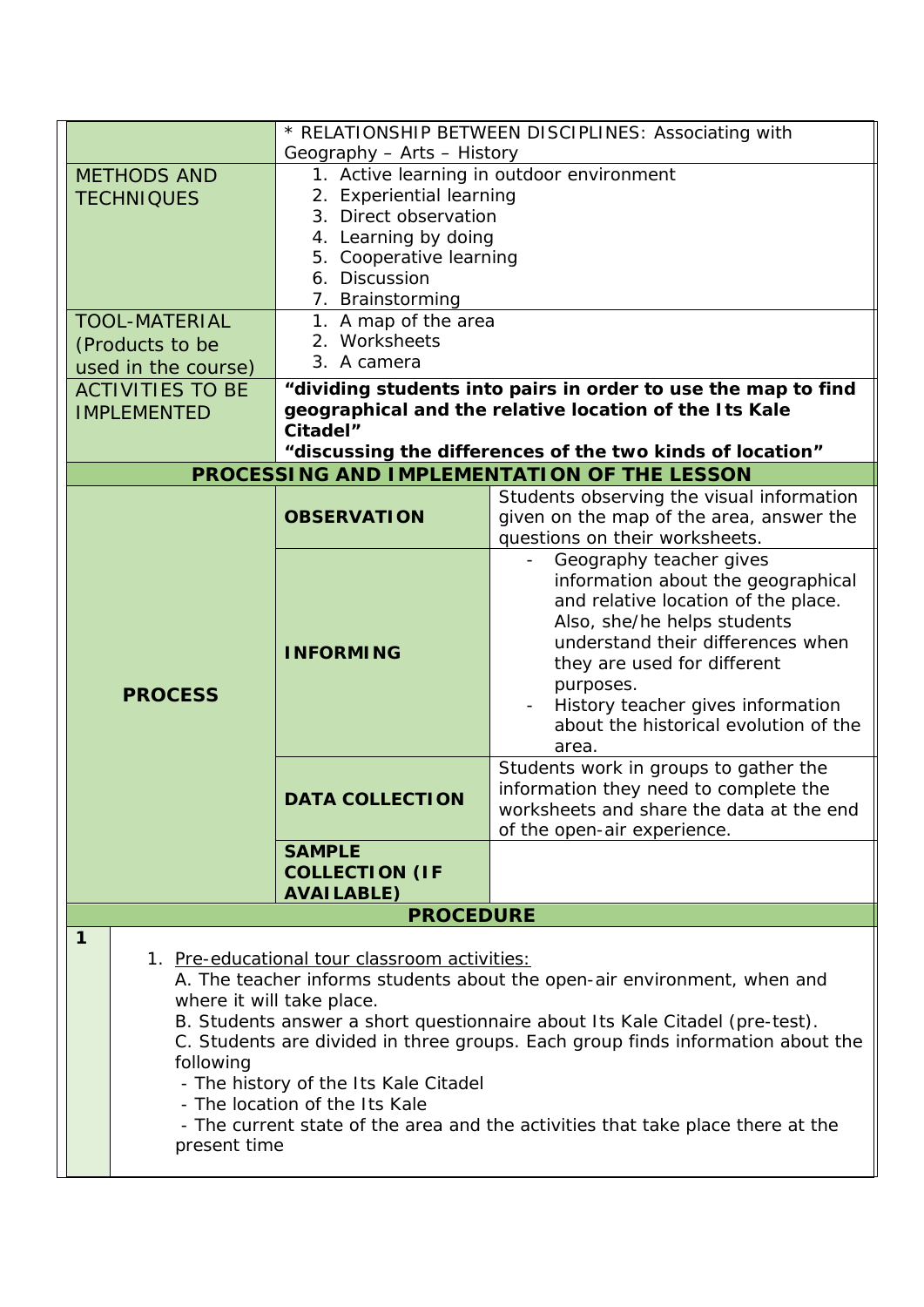| $\overline{2}$                                                              | 2. During the educational excursion:<br>A. Students arrive at the location. Each group of students is given a worksheet<br>and a map of the area. They have to use the map and their previous knowledge<br>in order to answer the questions of the worksheet.<br>B. Each group has to find the relative location of Its Kale, using the map. Then<br>they determine the geographical location of the citadel using coordinates they<br>find on the map.<br>C. We discuss the differences between the relative location and the geographical<br>location and when we should use each one.<br>D. The three groups of students share the information they have found about the<br>history of the Its kale Citadel, its location and its current state. Walking around<br>the area, students take photos of the buildings and the ruins existing in the Its<br>Kale citadel.<br>E. Students are asked to answer the questions on their worksheet as we explore<br>the area and share the information they have gathered. |                                                                              |  |  |  |
|-----------------------------------------------------------------------------|----------------------------------------------------------------------------------------------------------------------------------------------------------------------------------------------------------------------------------------------------------------------------------------------------------------------------------------------------------------------------------------------------------------------------------------------------------------------------------------------------------------------------------------------------------------------------------------------------------------------------------------------------------------------------------------------------------------------------------------------------------------------------------------------------------------------------------------------------------------------------------------------------------------------------------------------------------------------------------------------------------------------|------------------------------------------------------------------------------|--|--|--|
|                                                                             |                                                                                                                                                                                                                                                                                                                                                                                                                                                                                                                                                                                                                                                                                                                                                                                                                                                                                                                                                                                                                      | A map of the area used in the worksheet                                      |  |  |  |
| <b>BYZANTINH DEPIOADE</b><br><b>EVEXPONA MINHMEIA</b><br>090MANIKH REPIOADI |                                                                                                                                                                                                                                                                                                                                                                                                                                                                                                                                                                                                                                                                                                                                                                                                                                                                                                                                                                                                                      |                                                                              |  |  |  |
|                                                                             | 1                                                                                                                                                                                                                                                                                                                                                                                                                                                                                                                                                                                                                                                                                                                                                                                                                                                                                                                                                                                                                    | Cognitive post-test                                                          |  |  |  |
| A quiz about the visit<br>$\overline{2}$                                    |                                                                                                                                                                                                                                                                                                                                                                                                                                                                                                                                                                                                                                                                                                                                                                                                                                                                                                                                                                                                                      |                                                                              |  |  |  |
|                                                                             | Making a story inspired by the Its Kale Citadel<br>3                                                                                                                                                                                                                                                                                                                                                                                                                                                                                                                                                                                                                                                                                                                                                                                                                                                                                                                                                                 |                                                                              |  |  |  |
|                                                                             | 4                                                                                                                                                                                                                                                                                                                                                                                                                                                                                                                                                                                                                                                                                                                                                                                                                                                                                                                                                                                                                    | Making a brochure for the monuments existing inside the Its<br>Kale Citadel. |  |  |  |
|                                                                             |                                                                                                                                                                                                                                                                                                                                                                                                                                                                                                                                                                                                                                                                                                                                                                                                                                                                                                                                                                                                                      | <b>Vasiliki GALANI</b><br><b>GEOGRAPHY TEACHER</b>                           |  |  |  |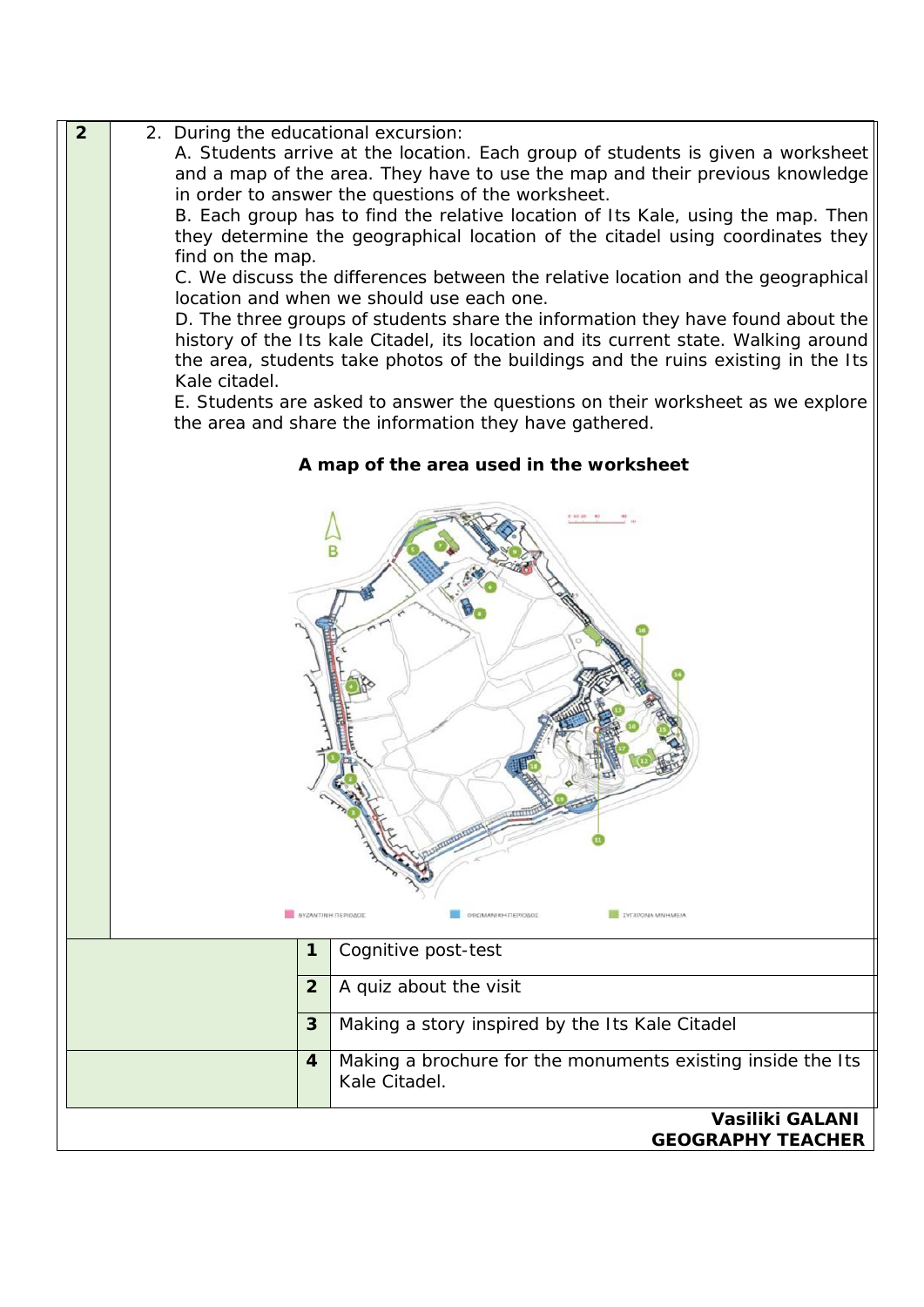| C - THINGS TO DO AND INFORMATION SHARING AFTER AN EXPEDITIONARY |                                                                                                                             |  |  |  |
|-----------------------------------------------------------------|-----------------------------------------------------------------------------------------------------------------------------|--|--|--|
| <b>MUSEUM VISIT/ OUTDOOR LESSON</b>                             |                                                                                                                             |  |  |  |
| $\mathbf{1}$                                                    | Reading the answers of the worksheets used during the visit in the classroom,                                               |  |  |  |
|                                                                 | remembering the observations and emotions - Optional                                                                        |  |  |  |
| $\overline{2}$                                                  | Brief interpretation of the subjects in the form of questions and answers on                                                |  |  |  |
|                                                                 | objects and objects seen during the museum visit $-$ Compulsory                                                             |  |  |  |
| 3                                                               | The evaluation of the museum's history and artefacts, the period and                                                        |  |  |  |
|                                                                 | characteristics of the museum with question & answer method $-$ Compulsory                                                  |  |  |  |
|                                                                 | Students create a brochure                                                                                                  |  |  |  |
| $\overline{4}$                                                  | Composition, story, drama and poetry writing about the visit to the museum,                                                 |  |  |  |
|                                                                 | imagination, two-dimensional (pattern work), three- dimensional and so on.                                                  |  |  |  |
|                                                                 | production of designs, panel and exhibition work - Optional                                                                 |  |  |  |
|                                                                 | Students publish the school visit to the Its Kale Citadel via an article in                                                 |  |  |  |
|                                                                 | the local newspaper, on the school bulletin board and the school                                                            |  |  |  |
| 5                                                               | webpage.<br>Poster designing related to museum trip - Optional                                                              |  |  |  |
|                                                                 | Students create a photo puzzle and convert it to a printed poster posted                                                    |  |  |  |
|                                                                 | in the school's museum corner by using "picassa".                                                                           |  |  |  |
| 6                                                               | Final test survey implementation to get feedbacks of both teachers and students                                             |  |  |  |
|                                                                 | - Compulsory                                                                                                                |  |  |  |
|                                                                 | We apply it to measure the achievements of the museum visit.                                                                |  |  |  |
| $\overline{\mathbf{z}}$                                         | Self-assessment scale - Optional                                                                                            |  |  |  |
| 8                                                               | Keeping an expedition report - Compulsory                                                                                   |  |  |  |
| 9                                                               | Letter of thanks to the museum after the visit - Compulsory                                                                 |  |  |  |
|                                                                 | Students compose and sent a letter of thanks to the hosting museum including                                                |  |  |  |
|                                                                 | information about their experiences.                                                                                        |  |  |  |
| 10                                                              | Giving certificates and gifts to visiting teachers and students - Compulsory                                                |  |  |  |
| 11                                                              | In the school painting workshop, a cardboard or gypsum model of residential                                                 |  |  |  |
|                                                                 | areas is made in collaboration with the painting and history teacher - Optional                                             |  |  |  |
| 12                                                              | Contributing to the museum corner to be created with visuals, artefacts or                                                  |  |  |  |
|                                                                 | reproductions and, if possible, old items to be brought by students to reflect the                                          |  |  |  |
|                                                                 | meaning of the museum and its consciousness - Compulsory                                                                    |  |  |  |
| 13                                                              | Online feedback questionnaire to students and parents - Optional                                                            |  |  |  |
| 14                                                              | Conducting an online survey to collect students' impressions feelings of the                                                |  |  |  |
|                                                                 | lesson and feedback on future trips - Compulsory                                                                            |  |  |  |
| 15                                                              | Creating postcards by the students - Compulsory                                                                             |  |  |  |
|                                                                 | Students who are inspired by the museum exhibits create postcards in<br>collaboration with the Art teacher in the art class |  |  |  |
| 16                                                              | Shooting videos with high resolution - Compulsory                                                                           |  |  |  |
|                                                                 |                                                                                                                             |  |  |  |